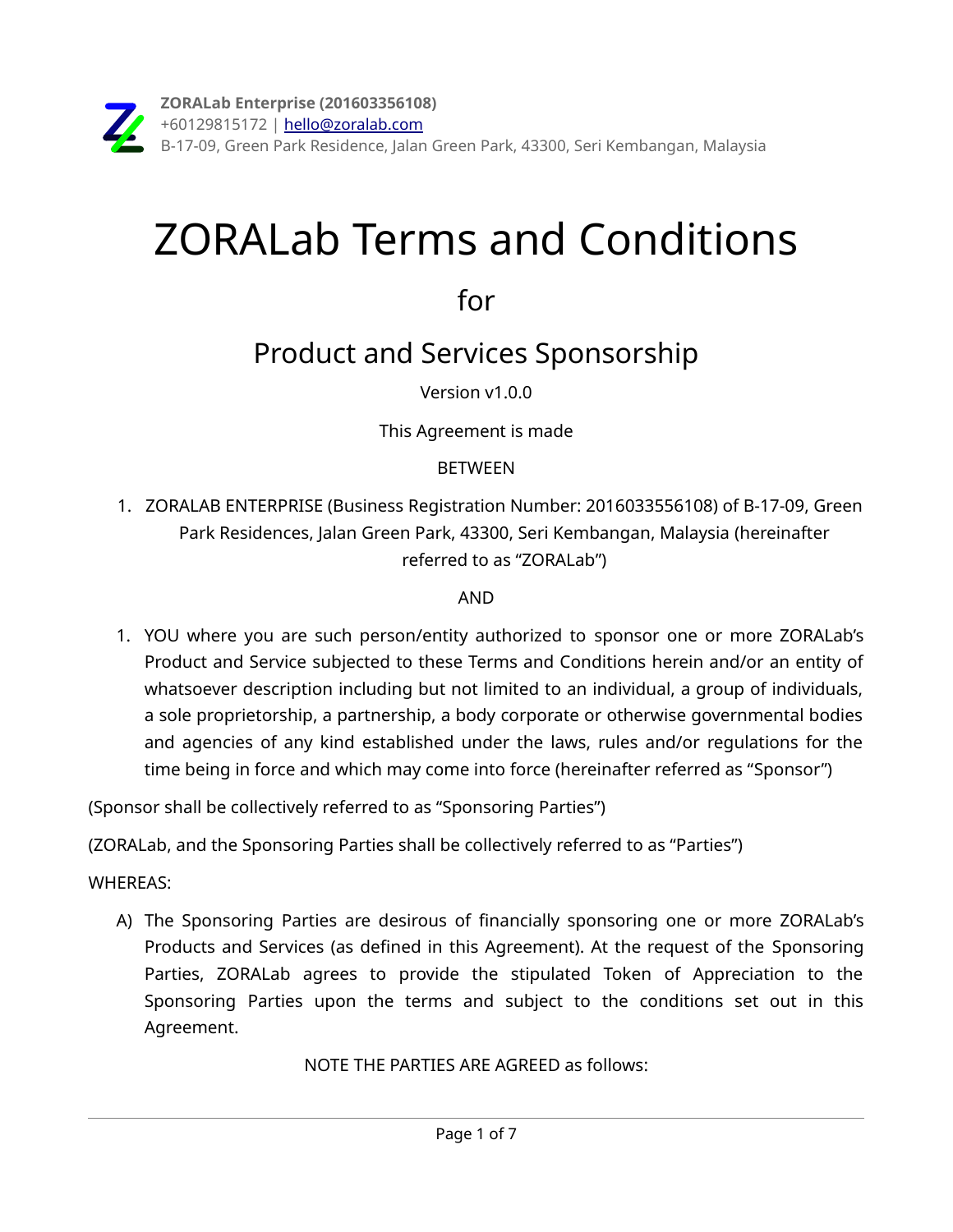

**ZORALab Enterprise (201603356108)**

+60129815172 | [hello@zoralab.com](mailto:hello@zoralab.com)

B-17-09, Green Park Residence, Jalan Green Park, 43300, Seri Kembangan, Malaysia

## **1. Definitions**

- 1.1. Words importing the singular number includes the plural number and vice versa.
- 1.2. Words importing the masculine gender including feminine.
- 1.3. For the purpose of this Agreement, all capitalized terms not defined herein shall have the meaning set forth in General Terms and Conditions. All other terms not defined herein shall have the meaning as may generally accepted by industrial based on context used herein.

| Agreement                                    | Means this ZORALab Products and Services Sponsorship Terms and<br>Conditions terms sheet.                                                                                                  |
|----------------------------------------------|--------------------------------------------------------------------------------------------------------------------------------------------------------------------------------------------|
| <b>Product and Service</b>                   | Means any product and/or service program offered by ZORALab for<br>Sponsoring Parties benefits.                                                                                            |
| General<br><b>Terms</b><br><b>Conditions</b> | and Means the terms and conditions stipulated in ZORALab General<br>Terms and Conditions terms sheet that is applicable across all<br>ZORALab platform, ecosystem, Products, and Services. |
| Payment                                      | Means the monetary exchange using the government approved<br>currency in the form of but not limited to cash, cheque, and/or bank<br>transfer.                                             |
| Sponsorship                                  | Means the financial support product readily purchasable by the<br>Sponsoring Parties as an act of providing financial supports to<br>ZORALab's one or more Product and Service.            |
| <b>Token of Appreciation</b>                 | Means the returning service from ZORALab as advertised to the<br>Sponsoring Parties after Sponsorship Purchases such as but not<br>limited to affiliated advertising and recognition.      |
| <b>You or Yours</b>                          | Means the Sponsoring Parties.                                                                                                                                                              |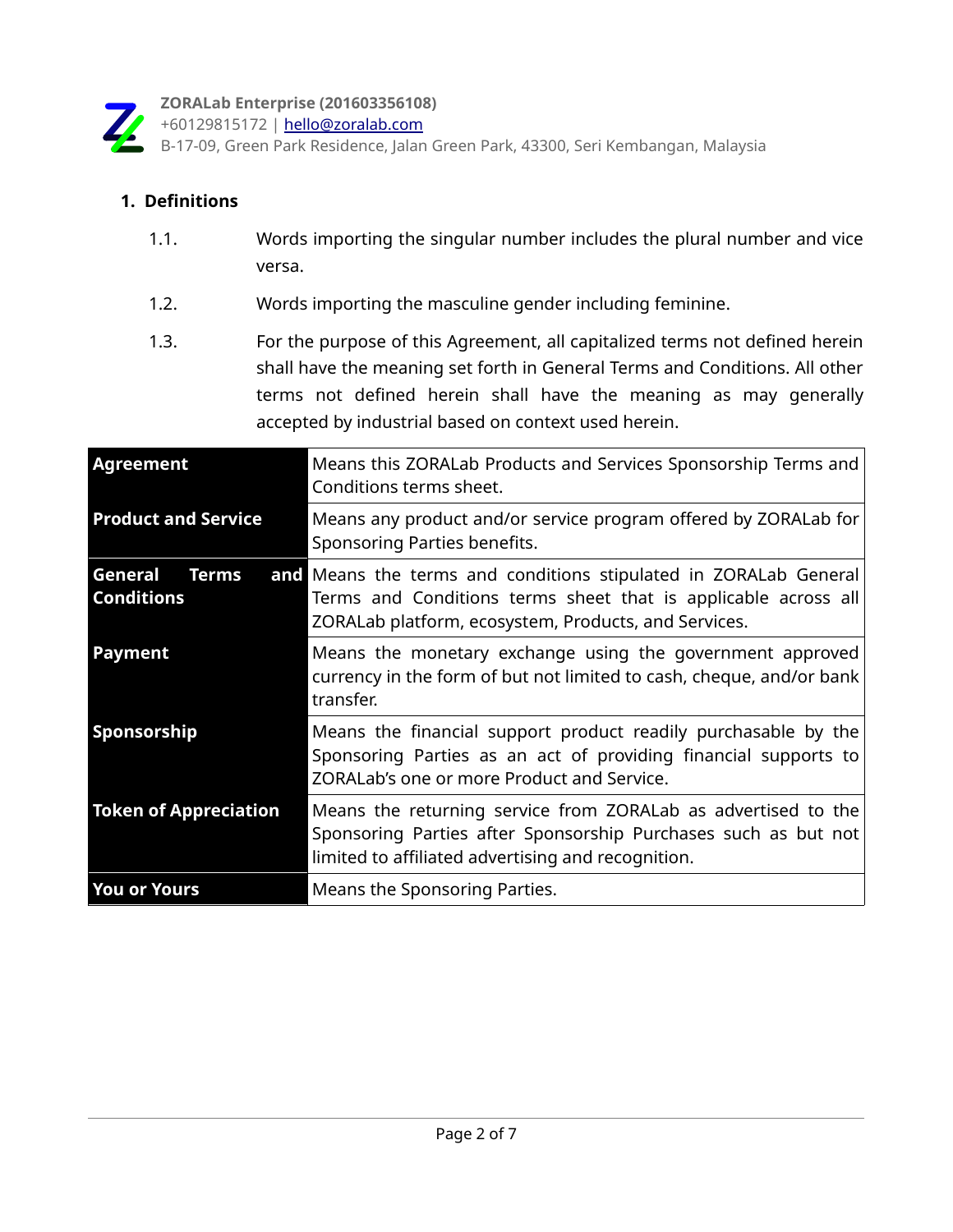

## **2. General Terms and Conditions Compliance**

- 2.1. For the avoidance of doubt, this Agreement shall always be read together with ZORALab's General Terms and Conditions side-by-side where the latter shall be processed, comprehended, signed, and ratified before the former.
- 2.2. In lieu with Clause 2.1, in the event of inconsistency between this Agreement and the General Terms and Conditions, the former shall prevail.
- 2.3. The Sponsoring Parties shall sign the General Terms and Conditions Agreement and this Agreement in order to fully ratify the latter.
- 2.4. In lieu with Clause 2.3, should the Sponsoring Parties had signed and ratified the General Terms and Conditions prior to this Agreement, its legal ratification shall be carried forwarded to this Agreement and the signing of General Terms and Conditions shall be seamlessly treated as completed.

#### **3. Availability and Eligibility**

- 3.1. The Product and Service Sponsorship is available since December 18, 2018 and shall continue to be available until further notice issued by ZORALab.
- 3.2. In lieu with Clause 3.1, any extension or discontinuation of the Product and Service Sponsorship shall be sole discretion of ZORALab.
- 3.3. The Sponsorship shall be eligible for anyone above legal age of 18 and shall be financially capable of performing the selected Sponsorship Payment.
- 3.4. The Sponsoring Parties acknowledged, agreed, and declared that the Sponsorship and the Sponsoring Parties both shall and currently not involved in any activities deemed illegal in one or more countries notably The Sponsoring Parties' and ZORALab's countries of operations such as but not limited to Malaysia, Singapore, Japan, United States, European Union members, and United Kingdom.
- 3.5. Notwithstanding the aforementioned, ZORALab reserves the right at its sole discretion to include any other Sponsor who ZORALab deems fit for the Sponsorship.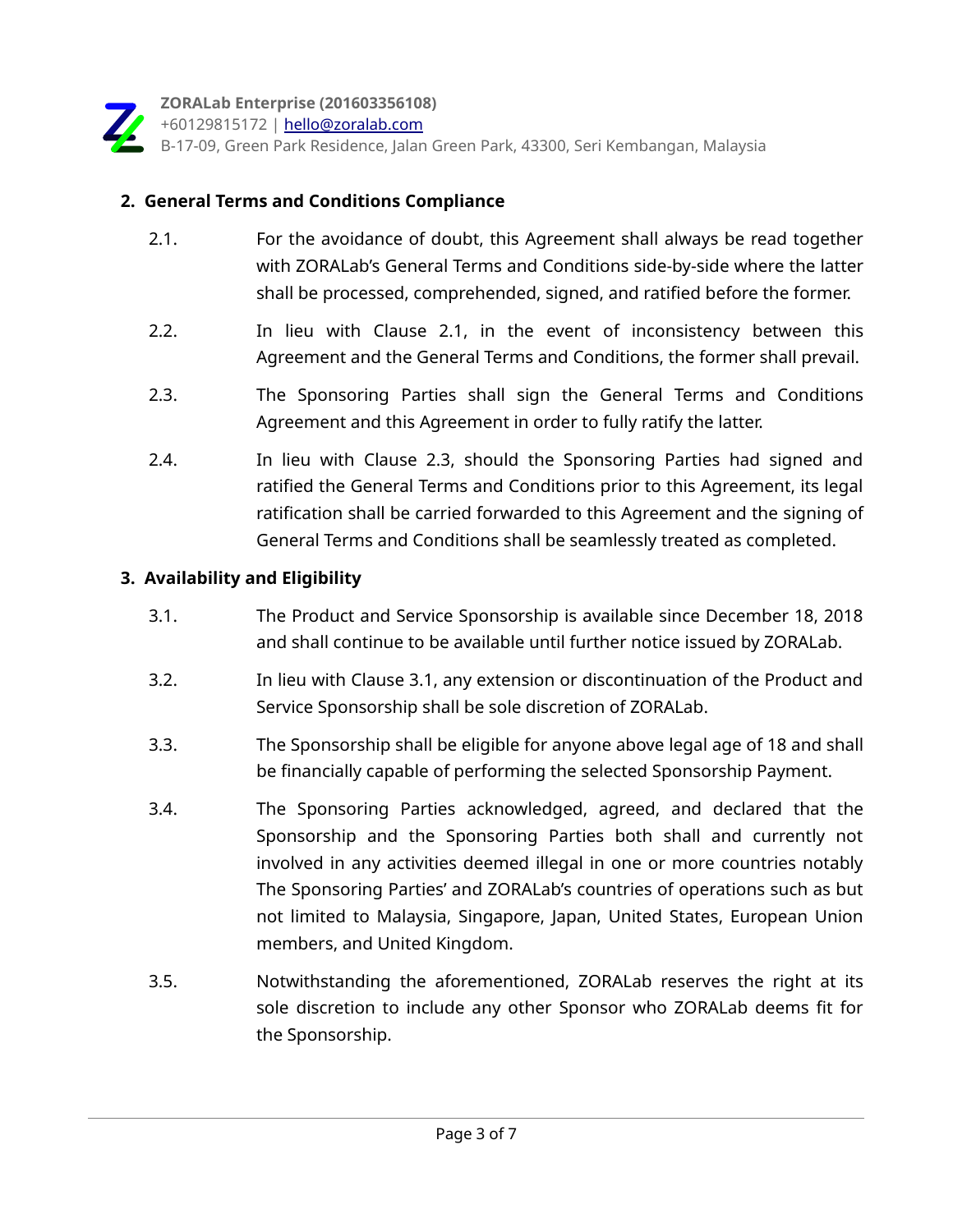- 3.6. The Sponsoring Parties shall continue to enjoy the Token of Appreciation as long as the sponsored Product and Service remains active and offered by ZORALab.
- 3.7. ZORALab reserves the full right to make any alteration or changes to its Product and Service or any part thereof, or suspend the Product and Service or any part thereof with or without prior notice and ZORALab shall not be liable for any losses or inconveniences to the Sponsoring Parties resulting therefrom.
- 3.8. ZORALab may assign or novate all or parts of the Agreement to any thirdparty by written notice without prior consent from the Sponsoring Parties and the Sponsoring Parties agree to make all subsequent Payments whenever applicable to ZORALab as instructed in such further notice.

## **4. Agreement Ratification and Sponsorship Activation**

- 4.1. The Sponsorship shall be Activated (referred to Clause 1 of General Terms and Conditions) automatically upon receiving Payment from the Sponsoring Parties for the selected Product and Service.
- 4.2. In lieu with Clause 4.1 where the Sponsorship is Activated, both Generals Terms and Conditions and this Agreement shall be unilaterally treated as read, agreed and ratified automatically by the Sponsorship Parties with ZORALab.
- 4.3. The Sponsorship shall commerce on the Activation (referred to Clause 1 of General Terms and Conditions) date and shall continue to be effective until termination or completion of the selected Product and Service.

## **5. Termination**

 5.1. Prior to the Sponsorship Activation (referred to Clause 4), the Sponsoring Parties may only terminate this Agreement by giving ZORALab prior written notice before any execution is done. Otherwise, the Sponsorship shall be deemed executed and no termination request shall be processed until the completion of the Sponsorship executions.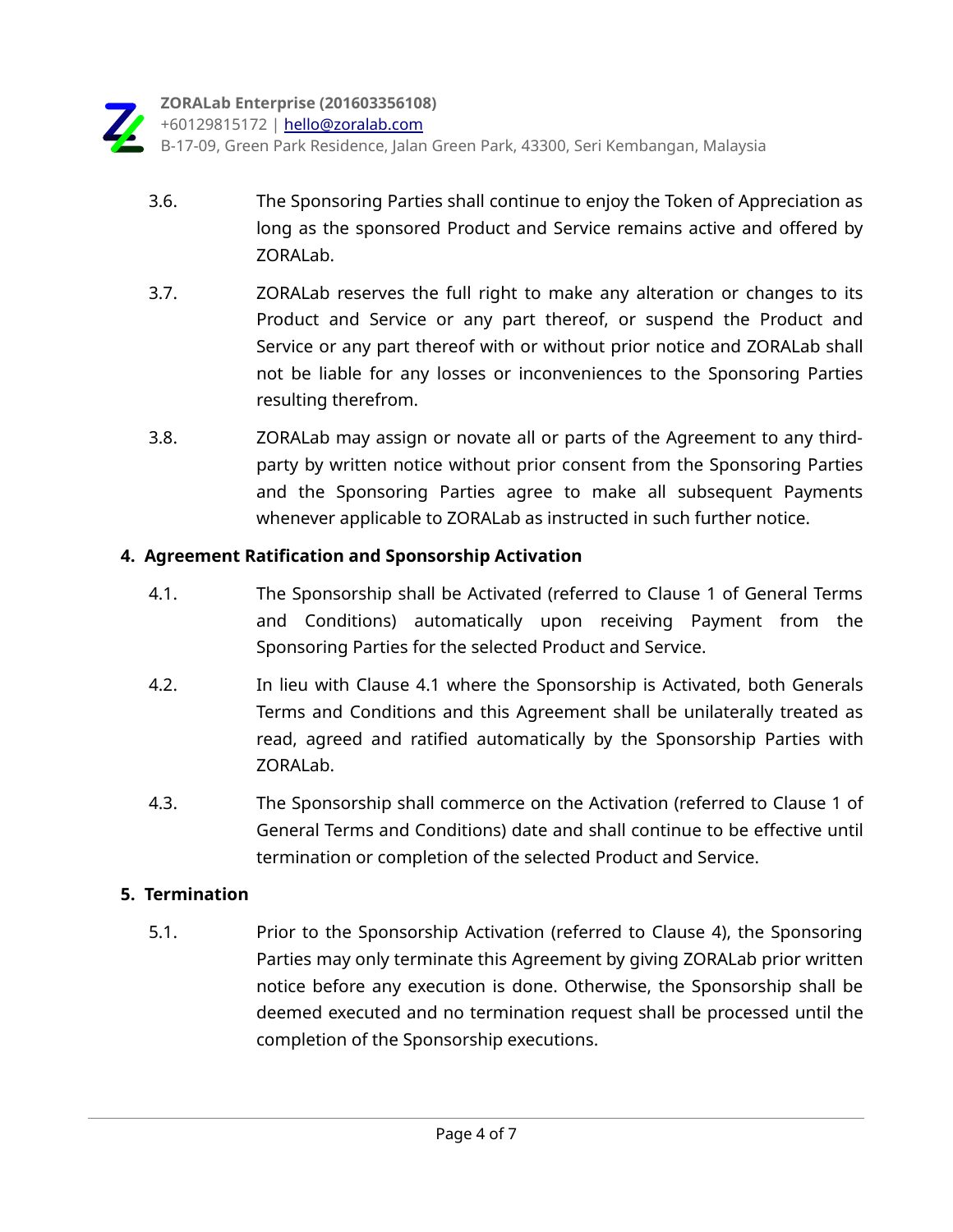

 5.2. Upon the completion of the Sponsorship execution and towards the unforeseeable future, the Sponsoring Parties may then be able to terminate this Agreement by giving ZORALab prior written notice at any given time.

#### **6. Sponsorship Product and Service Nature**

- 6.1. The Sponsoring Parties comprehend and acknowledge that the Sponsorship is a media sponsorship focusing on marketing affiliation by promoting the Sponsoring Parties across ZORALab Product and Service publications.
- 6.2. The Sponsoring Parties shall be charged for each Sponsorship purchase offered by ZORALab for its Products and Services based on the respective charges prominently displayed at the Web Portal (referred to Clause 1 of General Terms and Conditions).
- 6.3. Should the Sponsorship be made, the Sponsoring Parties agree and shall perform 100% full Upfront Payment to ZORALab for the selected Sponsorship.
- 6.4. While ZORALab is committed to protect the Sponsoring Parties' Sensitive Data (referred to Clause 1 of General Terms and Conditions), The Sponsoring Parties acknowledge that ZORALab does not guarantee unauthorized or accidental access to such data.
- 6.5. Due to the global nature of integration, the Sponsoring Parties hereby granted ZORALab to transfer Sensitive Data (referred to Clause 1 of General Terms and Conditions) to parties such as but not limited to, datacenter located in other countries that may or may not have a different data protection regime that is found in Malaysia.
- 6.6. The Sponsoring Parties acknowledge that ZORALab shall not offer and provide any post support services upon completion as ZORALab offers a separate support service program such as but not limited to ZORALab Shepherd Program to handle such needs.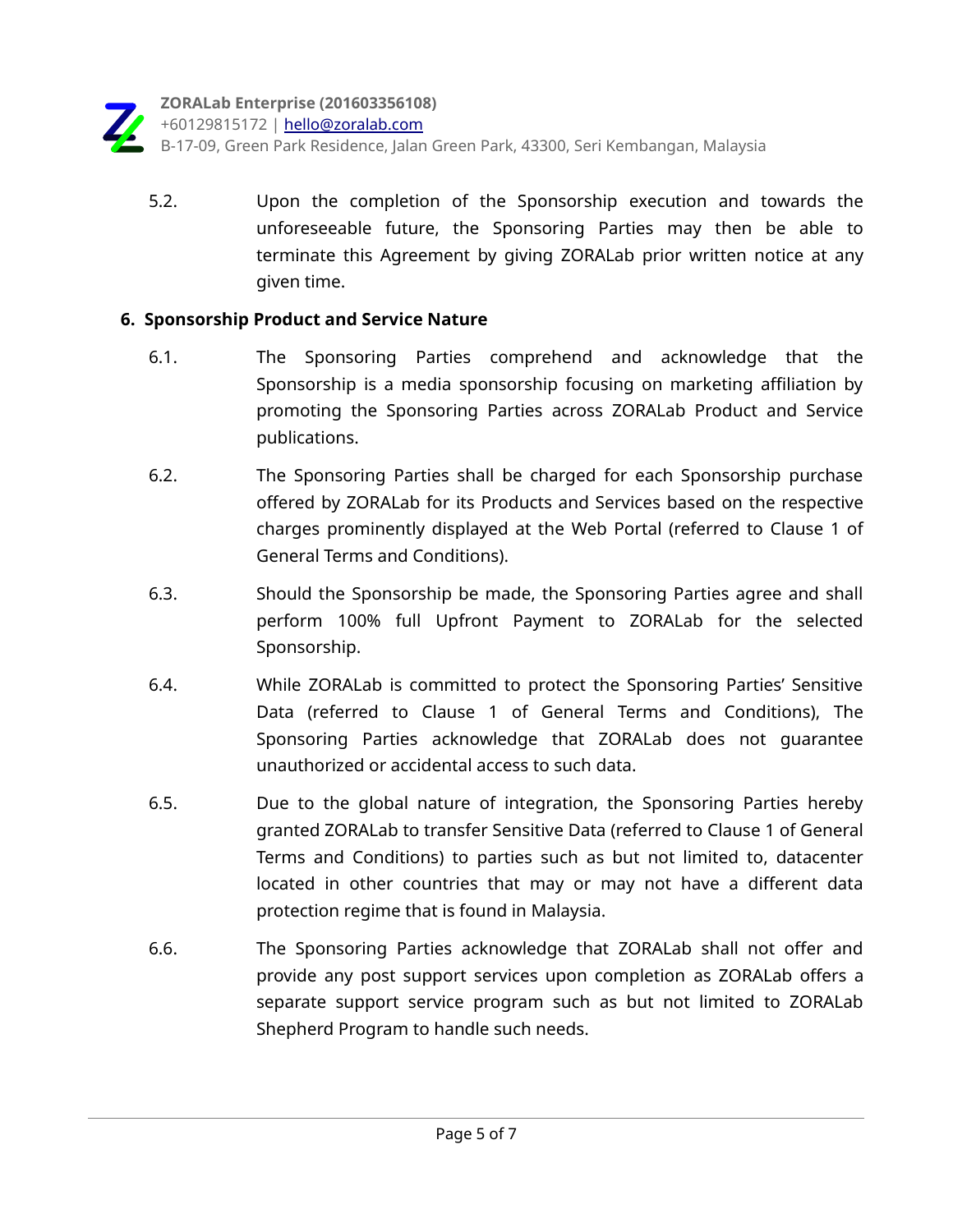

#### **7. Token of Appreciation and Intellectual Properties**

- 7.1. In the event where The Sponsoring Parties accepts the Token of Appreciation from ZORALab, The Sponsoring Parties agreed and shall provide the necessary content materials including but not limited to graphic, audio, video, and other multimedia medium; its installation and removal instructions; and its associated copyright license, appearance, name, branding, and trademark rules.
- 7.2. In lieu with Clause 7.1, the Sponsoring Parties agree that ZORALab shall be held harmless from any liability that may arise regarding the production, use, and distribution of the Token of Appreciation as described herein, and ZORALab is hereby released from any claims relating to the rights granted above.
- 7.3. In lieu with Clause 7.1, the Sponsoring Parties agree that the provided content materials shall be free of sensitive information such as but not limited to:
	- 7.3.1. technical details including patents, copyrights, trade secrets, processes, instructions, programs, algorithms, or design;
	- 7.3.2. social chaos inducing elements such as but not limited to racial slurs, personal attacks, defamation, discrimination, and negative emotional triggering information;
	- 7.3.3. non-authorized, non-releasable, confidential, and/or illegal information such as personal identifiable information, watermark, trademarks, and similar.
- 7.4. In the event where the Sponsorship requires physical appearance and interactions, The Sponsoring Parties agree that ZORALab shall not be responsible for any damage to, injuries, or loss of property belonging to The Sponsoring Parties and their liaisons and trustees such as but not limited to employees, contractors, agents, directors, and invitees.